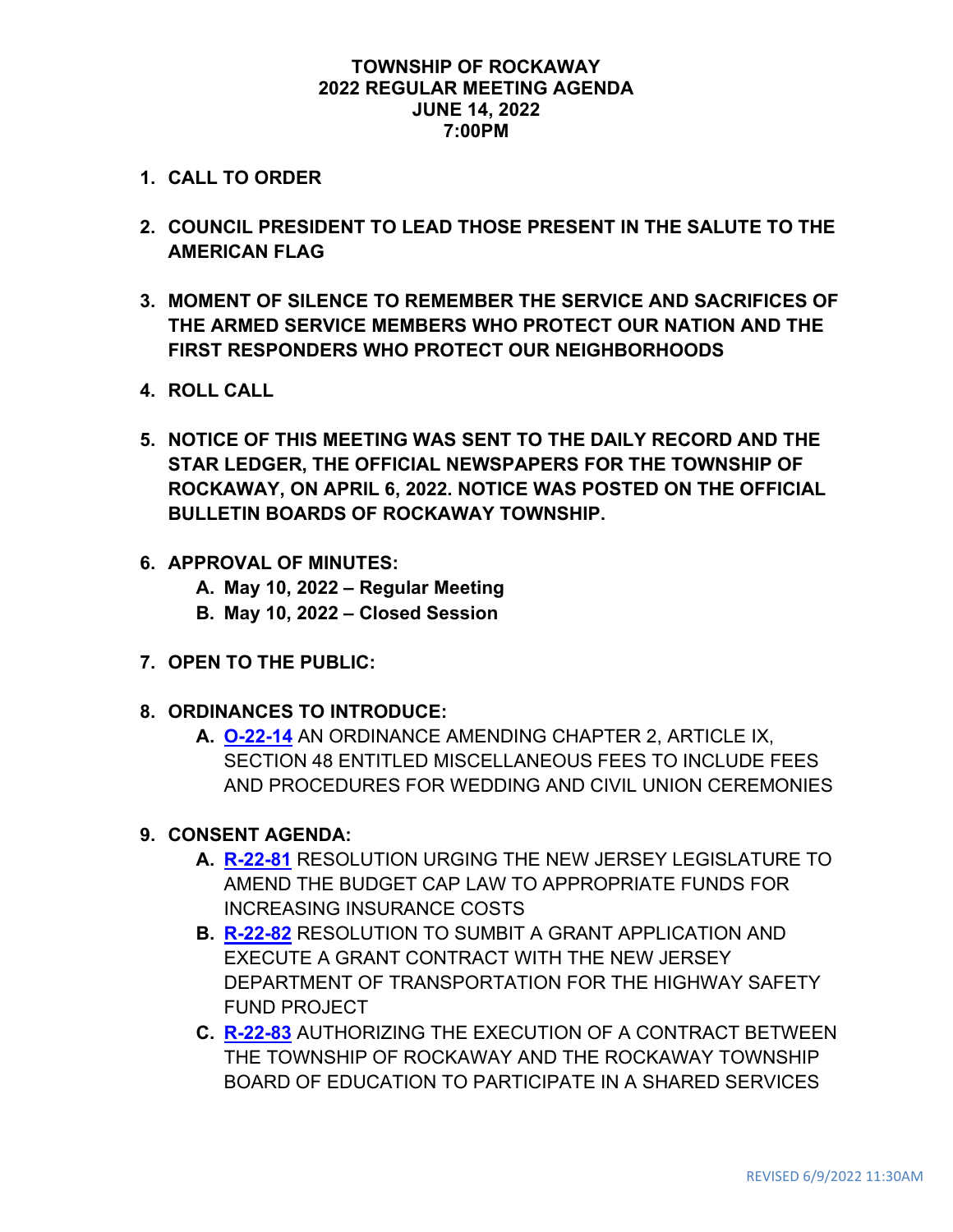AGREEMENT FOR THE PROVISION OF FIVE CLASS III SPECIAL LAW ENFORCEMENT OFFICERS PURSUANT TO N.J.S.A. 40A: 11-10 (b)

- **D. [R-22-84](https://www.rockawaytownship.org/DocumentCenter/View/8433/R-22-84-2022-Clean-Communities-Ch159)** RESOLUTION AUTHORIZING THE INSERTION OF AN ITEM OF REVENUE IN THE 2022 BUDGET FOR ADDITIONAL FUNDING FOR CLEAN COMMUNITIES GRANT PROGRAM
- **E. [R-22-85](https://www.rockawaytownship.org/DocumentCenter/View/8434/R-22-85-BOE-Shared-Service-Waste-Removal)** AUTHORIZING THE EXECUTION OF A CONTRACT BETWEEN THE TOWNSHIP OF ROCKAWAY AND THE ROCKAWAY TOWNSHIP BOARD OF EDUCATION TO PARTICIPATE IN A SHARED SERVICES AGREEMENT PURSUANT TO N.J.S.A. 40A: 11-10 (b) TO COLLECT AND DISPOSE OF SOLID WASTE
- **F. [R-22-86](https://www.rockawaytownship.org/DocumentCenter/View/8435/R-22-86-Grant-NJDOT-Richard-St-Roadway-Improvements)** RESOLUTION AUTHORIZING THE EXECUTION AND SUBMISSIOIN OF A GRANT APPLICATION AND EXECUTION OF A GRANT AGREEMENT WITH THE NJDOT FOR RICHARD STREET ROADWAY IMPROVEMENTS
- **G. [R-22-87](https://www.rockawaytownship.org/DocumentCenter/View/8436/R-22-87-Shop-Rite-Liquors-2022-2023-Liquor-License-Renewal)** AUTHORIZING RENEWAL OF PLENARY RETAIL DISTRIBUTION LIQUOR LICENSE FOR THE PERIOD OF JULY 1, 2022 TO JUNE 30, 2023 FOR DGK BEVERAGE CO., INC.
- **H. [R-22-88](https://www.rockawaytownship.org/DocumentCenter/View/8437/R-22-88-White-Meadow-Lake-2022-2023-Liquor-License-Renewal)** AUTHORIZING RENEWAL OF PLENARY RETAIL CONSUMPTION LIQUOR LICENSE FOR THE PERIOD OF JULY 1, 2022 TO JUNE 30, 2023 FOR WHITE MEADOW LAKE AND COUNTRY CLUB, INC.
- **I. [R-22-89](https://www.rockawaytownship.org/DocumentCenter/View/8438/R-22-89-Adams-Beer-Garden-2022-2023-Liquor-License-Renewal)** AUTHORIZING RENEWAL OF PLENARY RETAIL CONSUMPTION LIQUOR LICENSE FOR THE PERIOD OF JULY 1, 2022 TO JUNE 30, 2023 FOR CHARLIE'S PUB, INC.
- **J. [R-22-90](https://www.rockawaytownship.org/DocumentCenter/View/8439/R-22-90-Applebees-2022-2023-Liquor-License-Renewal)** AUTHORIZING RENEWAL OF PLENARY RETAIL CONSUMPTION LIQUOR LICENSE FOR THE PERIOD OF JULY 1, 2022 TO JUNE 30, 2023 FOR APPLE FOOD SERVICE OF ROCKAWAY, LLC.
- **K. [R-22-91](https://www.rockawaytownship.org/DocumentCenter/View/8440/R-22-91-Buffalo-Wild-Wings-2022-2023-Liquor-License-Renewal)** AUTHORIZING RENEWAL OF PLENARY RETAIL CONSUMPTION LIQUOR LICENSE FOR THE PERIOD OF JULY 1, 2022 TO JUNE 30, 2023 FOR ROCKAWAY BWW, LLC.
- **L. [R-22-92](https://www.rockawaytownship.org/DocumentCenter/View/8441/R-22-92-Cheesecake-Factory-2022-2023-Liquor-License-Renewal)** AUTHORIZING RENEWAL OF PLENARY RETAIL CONSUMPTION LIQUOR LICENSE FOR THE PERIOD OF JULY 1, 2022 TO JUNE 30, 2023 FOR THE CHEESECAKE FACTORY RESTAURANTS, INC.
- **M. [R-22-93](https://www.rockawaytownship.org/DocumentCenter/View/8442/R-22-93-Germania-Park-2022-2023-Liquor-License-Renewal)** AUTHORIZING RENEWAL OF PLENARY RETAIL CONSUMPTION LIQUOR LICENSE FOR THE PERIOD OF JULY 1, 2022 TO JUNE 30, 2023FOR GERMANIA PARK OF NJ, INC.
- **N. [R-22-94](https://www.rockawaytownship.org/DocumentCenter/View/8443/R-22-94-Midtown-Liquors-2022-2023-Liquor-License-Renewal)** AUTHORIZING RENEWAL OF PLENARY RETAIL DISTRIBUTION LIQUOR LICENSE FOR THE PERIOD OF JULY 1, 2022 TO JUNE 30, 2023 FOR DIVYA 92 CORP.